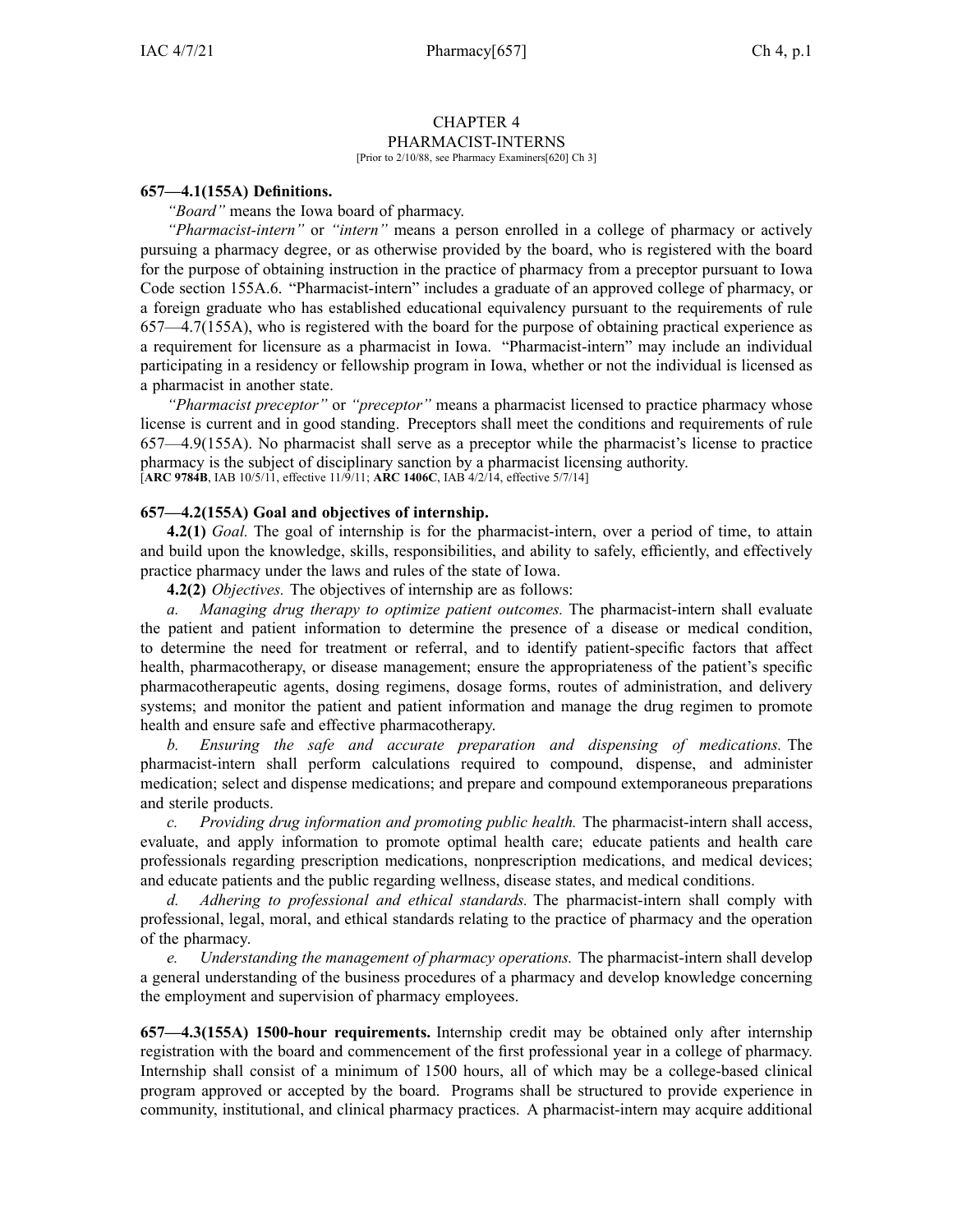hours under the supervision of one or more preceptors in <sup>a</sup> traditional licensed general or hospital pharmacy, at <sup>a</sup> rate of no more than 48 hours per week, where the goal and objectives of internship in rule [657—4.2](https://www.legis.iowa.gov/docs/iac/rule/657.4.2.pdf)(155A) apply. Credit toward any additional hours will be allowed, at <sup>a</sup> rate not to exceed 10 hours per week, for an internship served concurrent with academic training and outside <sup>a</sup> college-based clinical program. "Concurrent time" means internship experience acquired while the person is <sup>a</sup> full-time student carrying, in <sup>a</sup> given school term, at least 75 percen<sup>t</sup> of the average number of credit hours per term needed to graduate and receive an entry-level degree in pharmacy. Recognized academic holiday periods, such as spring break and winter break, shall not be considered "concurrent time." The competencies in subrule [4.2\(2\)](https://www.legis.iowa.gov/docs/iac/rule/657.4.2.pdf) and the concurrent time limitations of this rule shall not apply to college-based clinical programs.

[**ARC [1406C](https://www.legis.iowa.gov/docs/aco/arc/1406C.pdf)**, IAB 4/2/14, effective 5/7/14]

**657—4.4(155A) Iowa colleges of pharmacy clinical internship programs.** The board shall periodically review the clinical componen<sup>t</sup> of internship programs of the colleges of pharmacy located in Iowa. The board reserves the right to set conditions relating to the approval of such programs.

**657—4.5(155A) Out-of-state internship programs.** Candidates enrolled in out-of-state colleges of pharmacy who complete the internship requirements of that state shall be deemed to have satisfied Iowa's internship requirements. Candidates shall submit documentation from the out-of-state internship program certifying completion of that state's requirements. Candidates enrolled in colleges of pharmacy located in states with no formal internship training program shall submit documentation from that state's board of pharmacy or college of pharmacy certifying that the candidate has completed all prelicensure training requirements.

**657—4.6(155A) Registration, reporting, and authorized functions.** Every person shall register with the board before beginning the person's internship experience, whether or not for the purpose of fulfilling the requirements of rule [657—4.3](https://www.legis.iowa.gov/docs/iac/rule/657.4.3.pdf)(155A). Registration is required of all students enrolled in Iowa colleges of pharmacy upon commencement of the first professional year in the college of pharmacy. Colleges of pharmacy located in Iowa shall annually certify to the board the names of students who are enrolled in the first professional year in the college of pharmacy. Colleges of pharmacy located in Iowa shall, within two weeks of any change, certify to the board the names of students who have withdrawn from the college of pharmacy.

**4.6(1)** *Application for registration—required information.* Application for registration as <sup>a</sup> pharmacist-intern shall be on forms provided by the board, and all requested information shall be provided on or with such application. The application shall require that the applicant provide, at <sup>a</sup> minimum, the following: name; address; telephone number; date of birth; social security number or individual tax identification number (ITIN); and name and location of college of pharmacy and anticipated month and year of graduation. The college of pharmacy shall certify the applicant's eligibility to practice as <sup>a</sup> pharmacist-intern. If the applicant provides an ITIN in lieu of <sup>a</sup> social security number, the applicant shall also provide acceptable proof of lawful presence in the United States.

**4.6(2)** *Supervision and authorized functions.* A licensed pharmacistshall be on duty in the pharmacy and shall be responsible for the actions of <sup>a</sup> pharmacist-intern during all periods of internship training. At the discretion of the supervising pharmacist, clinical and judgmental functions may be delegated to <sup>a</sup> registered pharmacist-intern depending upon which functions are appropriate to the pharmacist-intern's level of education and training.

**4.6(3)** *Term ofregistration.* Registration shall remain in effect aslong asthe board issatisfied that the intern is pursuing <sup>a</sup> degree in pharmacy in good faith and with reasonable diligence. A pharmacist-intern may request that the intern's registration be extended beyond the automatic termination of the registration pursuan<sup>t</sup> to the procedures and requirements of [657—Chapter](https://www.legis.iowa.gov/docs/iac/chapter/657.34.pdf) 34. Except as provided by the definition of pharmacist-intern in rule [657—4.1](https://www.legis.iowa.gov/docs/iac/rule/657.4.1.pdf)(155A), registration shall automatically terminate upon the earliest of any of the following:

*a.* Licensure to practice pharmacy in any state;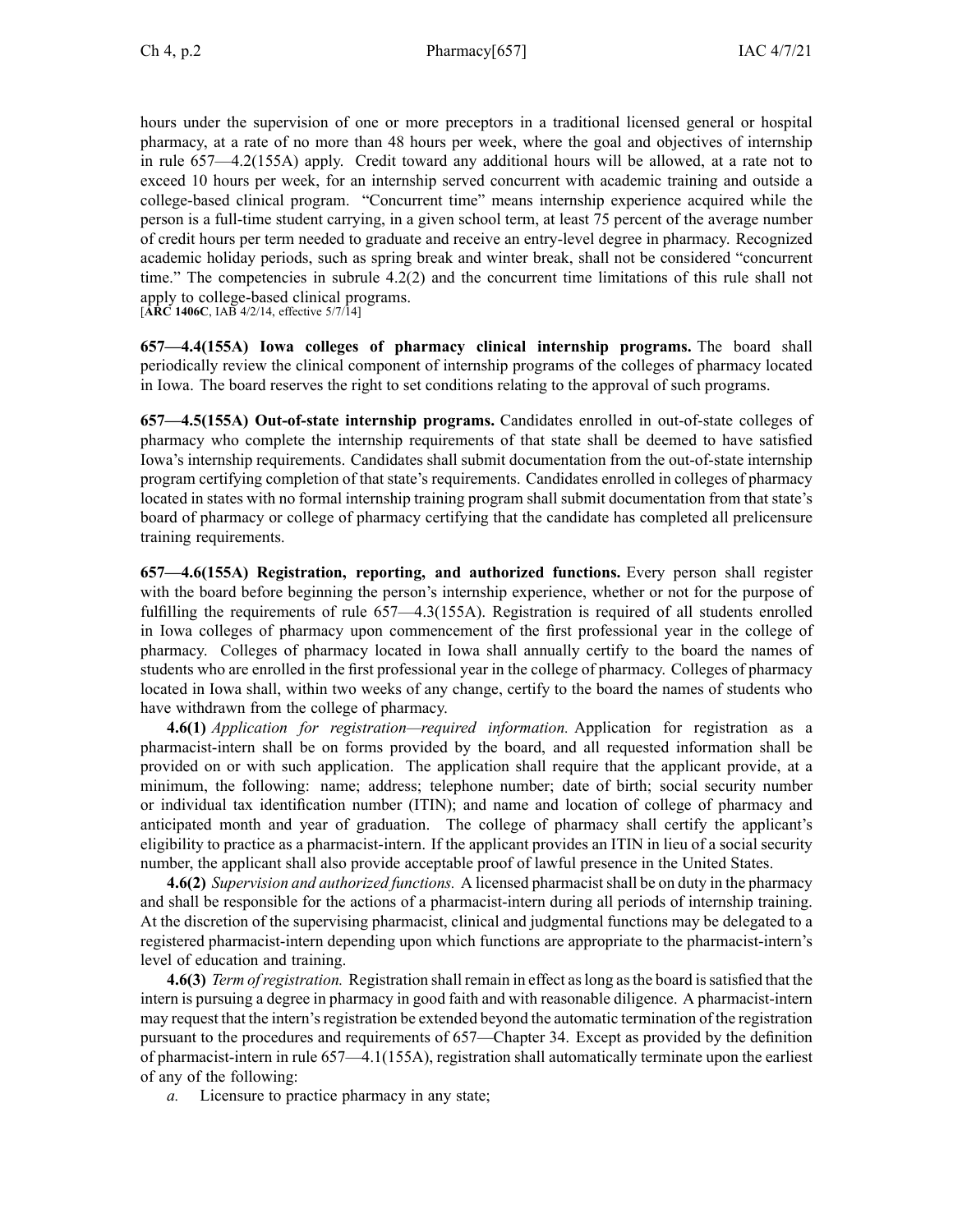*b.* Lapse in the pursuit of <sup>a</sup> degree in pharmacy; or

*c.* One year following graduation from the college of pharmacy.

**4.6(4)** *Identification.*

The pharmacist-intern shall be so designated in all relationships with the public and health professionals. While on duty in the pharmacy, the intern shall wear <sup>a</sup> name badge that is visible to the public and includes the designation "pharmacist-intern," "pharmacy student," or "student-pharmacist."

**4.6(5)** *Internship credit.*

*a.* Credit will not be given for internship experience obtained prior to the individual's registration as <sup>a</sup> pharmacist-intern. Credit for Iowa college-based clinical programs will not be granted unless registration is issued before the student begins the program. Credit for internship experience will not be granted unless registration and other required records or affidavits are completed.

*b.* Notarized affidavits of experience in non-college-sponsored programs shall be submitted to the board no later than six months following graduation from <sup>a</sup> school or college of pharmacy. These affidavits shall certify only the number of hours and dates of training obtained outside <sup>a</sup> college-based clinical program as provided in rule [657—4.3](https://www.legis.iowa.gov/docs/iac/rule/657.4.3.pdf)(155A). An individual registered as <sup>a</sup> pharmacist-intern while participating in an Iowa residency or fellowship program shall not be required to file affidavits of experience.

**4.6(6)** *Nontraditional internship.* Internship training at any site which is not licensed as <sup>a</sup> general or hospital pharmacy is considered nontraditional internship.

*a. Application.* Prior to beginning <sup>a</sup> period of nontraditional internship, the intern shall submit <sup>a</sup> written application, on forms provided by the board, for approval of the objectives of the nontraditional internship. The application shall identify objectives consistent with the unique learning experiences of the intern and consistent with the goal and objectives of internship in rule [657—4.2](https://www.legis.iowa.gov/docs/iac/rule/657.4.2.pdf)(155A).

*b. Preceptor.* A preceptor supervising <sup>a</sup> pharmacist-intern in <sup>a</sup> nontraditional internship shall be <sup>a</sup> currently licensed pharmacist in the state where the internship is served, and the requirements of rule [657—4.9\(](https://www.legis.iowa.gov/docs/iac/rule/657.4.9.pdf)155A) shall apply to all preceptors.

*c. Certification, not credit.* Hours obtained in nontraditional internship shall not be credited toward the total 1500 hours required pursuan<sup>t</sup> to rule [657—4.3](https://www.legis.iowa.gov/docs/iac/rule/657.4.3.pdf)(155A) or [657—4.7](https://www.legis.iowa.gov/docs/iac/rule/657.4.7.pdf)(155A) prior to licensure to practice pharmacy in Iowa. The board may, however, certify hours obtained in one or more approved nontraditional internships in recognition of the pharmacist-intern's training outside the scope of traditional pharmacy practice. Certification shall not be granted for experience obtained in <sup>a</sup> nontraditional internship unless the board, prior to the intern's beginning the period of internship, approved the objectives of the internship.

[**ARC [9784B](https://www.legis.iowa.gov/docs/aco/arc/9784B.pdf)**, IAB 10/5/11, effective 11/9/11; **ARC [1406C](https://www.legis.iowa.gov/docs/aco/arc/1406C.pdf)**, IAB 4/2/14, effective 5/7/14; **ARC [1786C](https://www.legis.iowa.gov/docs/aco/arc/1786C.pdf)**, IAB 12/10/14, effective 1/14/15; **ARC [2405C](https://www.legis.iowa.gov/docs/aco/arc/2405C.pdf)**, IAB 2/17/16, effective 3/23/16; **ARC [3858C](https://www.legis.iowa.gov/docs/aco/arc/3858C.pdf)**, IAB 6/20/18, effective 7/25/18; **ARC [4579C](https://www.legis.iowa.gov/docs/aco/arc/4579C.pdf)**, IAB 7/31/19, effective 9/4/19; **ARC [5544C](https://www.legis.iowa.gov/docs/aco/arc/5544C.pdf)**, IAB 4/7/21, effective 5/12/21]

**657—4.7(155A) Foreign pharmacy graduates.** Foreign pharmacy graduates who are candidates for licensure in Iowa will be required to obtain <sup>a</sup> minimum of 1500 hours of internship in <sup>a</sup> pharmacy licensed in <sup>a</sup> state or territory of the United States or other board-approved location that provides experience in community, institutional, and clinical pharmacy practices.

**4.7(1)** *Registration.* Candidates shall register with the board as provided in rule [657—4.6](https://www.legis.iowa.gov/docs/iac/rule/657.4.6.pdf)(155A). Internship credit will not be granted until the candidate has been issued an intern registration. Applications for registration shall be accompanied by certification from the Foreign Pharmacy Graduate Examination Committee (FPGEC) as provided in [657—subrule](https://www.legis.iowa.gov/docs/iac/rule/657.2.10.pdf) 2.10(1).

**4.7(2)** *Certification of hours.* Following completion of any period of internship, internship hours shall be certified to the board by submission of notarized affidavits of experience as provided in paragraph [4.6\(4\)](https://www.legis.iowa.gov/docs/iac/rule/657.4.6.pdf)*"c."*

[**ARC [1406C](https://www.legis.iowa.gov/docs/aco/arc/1406C.pdf)**, IAB 4/2/14, effective 5/7/14; **ARC [4579C](https://www.legis.iowa.gov/docs/aco/arc/4579C.pdf)**, IAB 7/31/19, effective 9/4/19; **ARC [5544C](https://www.legis.iowa.gov/docs/aco/arc/5544C.pdf)**, IAB 4/7/21, effective 5/12/21]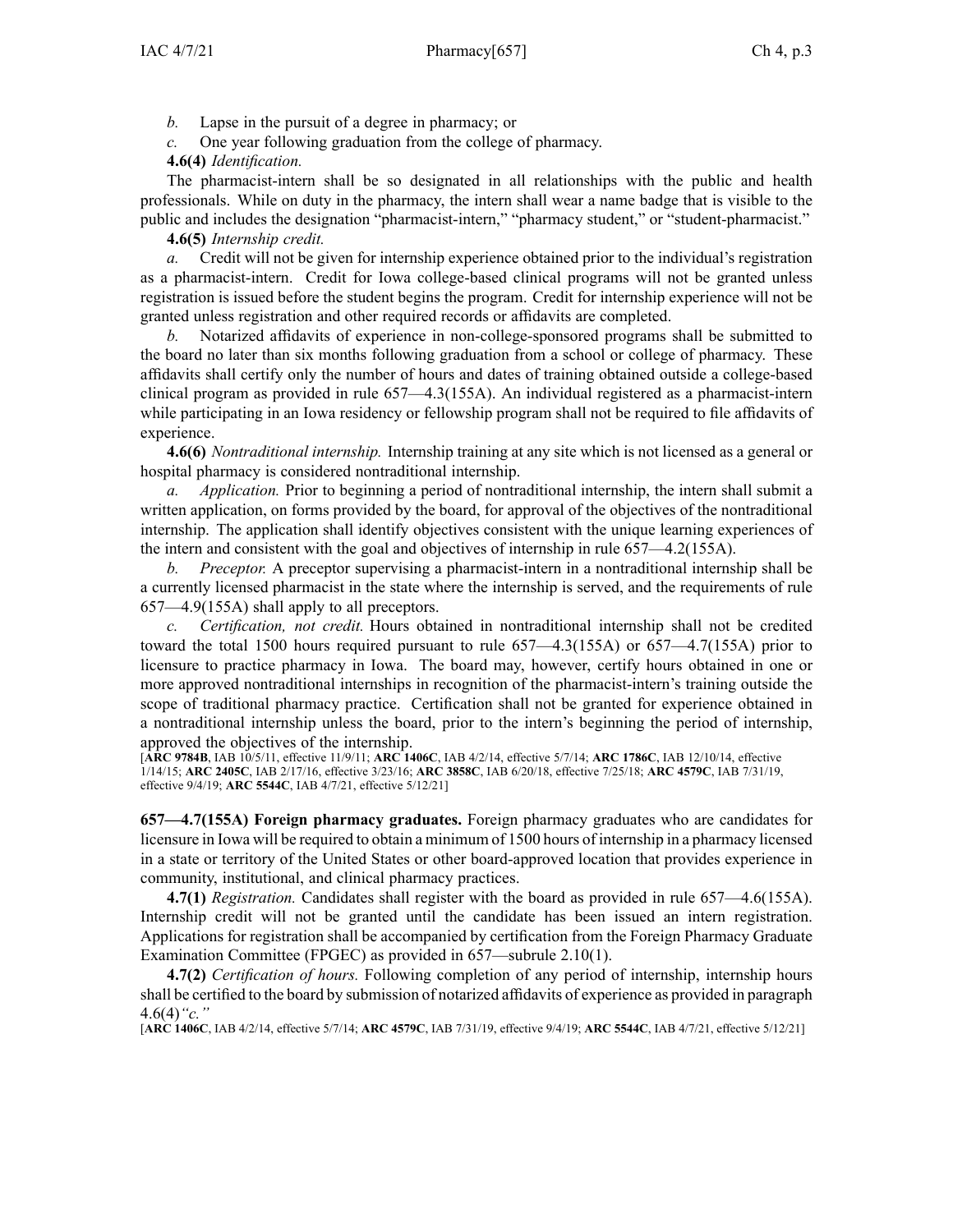**657—4.8(155A) Fees.** The fee for registration as <sup>a</sup> pharmacist-intern is \$30, which shall be payable with the application. The board may require the submission of a nonrefundable fee of \$15 for written registration verification or certification of internship hours.

[**ARC [5544C](https://www.legis.iowa.gov/docs/aco/arc/5544C.pdf)**, IAB 4/7/21, effective 5/12/21]

## **657—4.9(155A) Preceptor requirements.**

**4.9(1)** *Licensed pharmacist.* A preceptor shall be <sup>a</sup> licensed pharmacist in good standing in the state where the internship is to be served pursuan<sup>t</sup> to the definition of pharmacist preceptor in rule [657—4.1\(](https://www.legis.iowa.gov/docs/iac/rule/657.4.1.pdf)155A).

**4.9(2)** *Affidavits.* A preceptor shall be responsible for completing the affidavit certifying the number of hours and the dates of each internship training period under the supervision of the preceptor for any period of internship completed outside <sup>a</sup> college-based clinical program.

**4.9(3)** *Number of interns.* For the purpose of internship, <sup>a</sup> preceptor may supervise no more than two pharmacist-interns concurrently.

**4.9(4)** *Responsibility.* A preceptor shall be responsible for all functions performed by <sup>a</sup> pharmacist-intern.

[**ARC [1406C](https://www.legis.iowa.gov/docs/aco/arc/1406C.pdf)**, IAB 4/2/14, effective 5/7/14; **ARC [4266C](https://www.legis.iowa.gov/docs/aco/arc/4266C.pdf)**, IAB 1/30/19, effective 3/6/19]

**657—4.10(155A) Denial of pharmacist-intern registration.** The board may deny an application for registration as <sup>a</sup> pharmacist-intern for any violation of the laws of this state, another state, or the United States relating to prescription drugs, controlled substances, or nonprescription drugs, or for any violation of Iowa Code chapter [124](https://www.legis.iowa.gov/docs/ico/chapter/124.pdf), [124B](https://www.legis.iowa.gov/docs/ico/chapter/124B.pdf), [126](https://www.legis.iowa.gov/docs/ico/chapter/126.pdf), [147](https://www.legis.iowa.gov/docs/ico/chapter/147.pdf), [155A](https://www.legis.iowa.gov/docs/ico/chapter/155A.pdf) or [205](https://www.legis.iowa.gov/docs/ico/chapter/205.pdf), or any rule of the board. [**ARC [3857C](https://www.legis.iowa.gov/docs/aco/arc/3857C.pdf)**, IAB 6/20/18, effective 7/25/18]

## **657—4.11(155A) Notifications to the board.**

**4.11(1)** *Reporting registration changes.* A registered pharmacist-intern shall repor<sup>t</sup> to the board within ten days <sup>a</sup> change of the pharmacist-intern's name, address or email address. Except for <sup>a</sup> change in name, an update to the pharmacist-intern's personal online profile through the board's online database shall satisfy this subrule.

**4.11(2)** *Reporting criminal convictions and pleas.* A registered pharmacist-intern who has been convicted of <sup>a</sup> crime, or entered <sup>a</sup> plea of guilty, nolo contendere, or no contest to <sup>a</sup> crime, other than <sup>a</sup> minor traffic offense, shall repor<sup>t</sup> such conviction or plea to the board within 30 days of adjudication.

**4.11(3)** *Reporting disciplinary action.* A registered pharmacist-intern who has been the subject of disciplinary action in another state, including but not limited to citations, reprimands, fines, license restrictions, probation, license or registration surrender, suspension, or revocation, shall repor<sup>t</sup> such action to the board within 30 days of adjudication.

[**ARC [5544C](https://www.legis.iowa.gov/docs/aco/arc/5544C.pdf)**, IAB 4/7/21, effective 5/12/21]

### **657—4.12(155A) Discipline of pharmacist-interns.**

**4.12(1)** *Grounds for discipline.* The board may impose discipline for any violation of the laws of this state, another state, or the United States relating to prescription drugs, controlled substances, or nonprescription drugs or for any violation of Iowa Code chapter [124](https://www.legis.iowa.gov/docs/ico/chapter/124.pdf), [124B](https://www.legis.iowa.gov/docs/ico/chapter/124B.pdf), [126](https://www.legis.iowa.gov/docs/ico/chapter/126.pdf), [147](https://www.legis.iowa.gov/docs/ico/chapter/147.pdf), [155A](https://www.legis.iowa.gov/docs/ico/chapter/155A.pdf), or [205](https://www.legis.iowa.gov/docs/ico/chapter/205.pdf), or any rule of the board.

**4.12(2)** *Sanctions.* The board may impose the following disciplinary sanctions:

*a.* Revocation of <sup>a</sup> pharmacist-intern registration.

*b.* Suspension of <sup>a</sup> pharmacist-intern registration until further order of the board or for <sup>a</sup> specified period.

*c.* Prohibit permanently, until further order of the board, or for <sup>a</sup> specified period, the engaging in specified procedures, methods, or acts.

*d.* Such other sanctions allowed by law as may be appropriate.

[**ARC [3857C](https://www.legis.iowa.gov/docs/aco/arc/3857C.pdf)**, IAB 6/20/18, effective 7/25/18; **ARC [5544C](https://www.legis.iowa.gov/docs/aco/arc/5544C.pdf)**, IAB 4/7/21, effective 5/12/21]

These rules are intended to implement Iowa Code section [155A.6](https://www.legis.iowa.gov/docs/ico/section/155A.6.pdf).

[Filed 7/19/67; amended 2/13/73]

[Filed 11/24/76, Notice 10/20/76—published 12/15/76, effective 1/19/77]